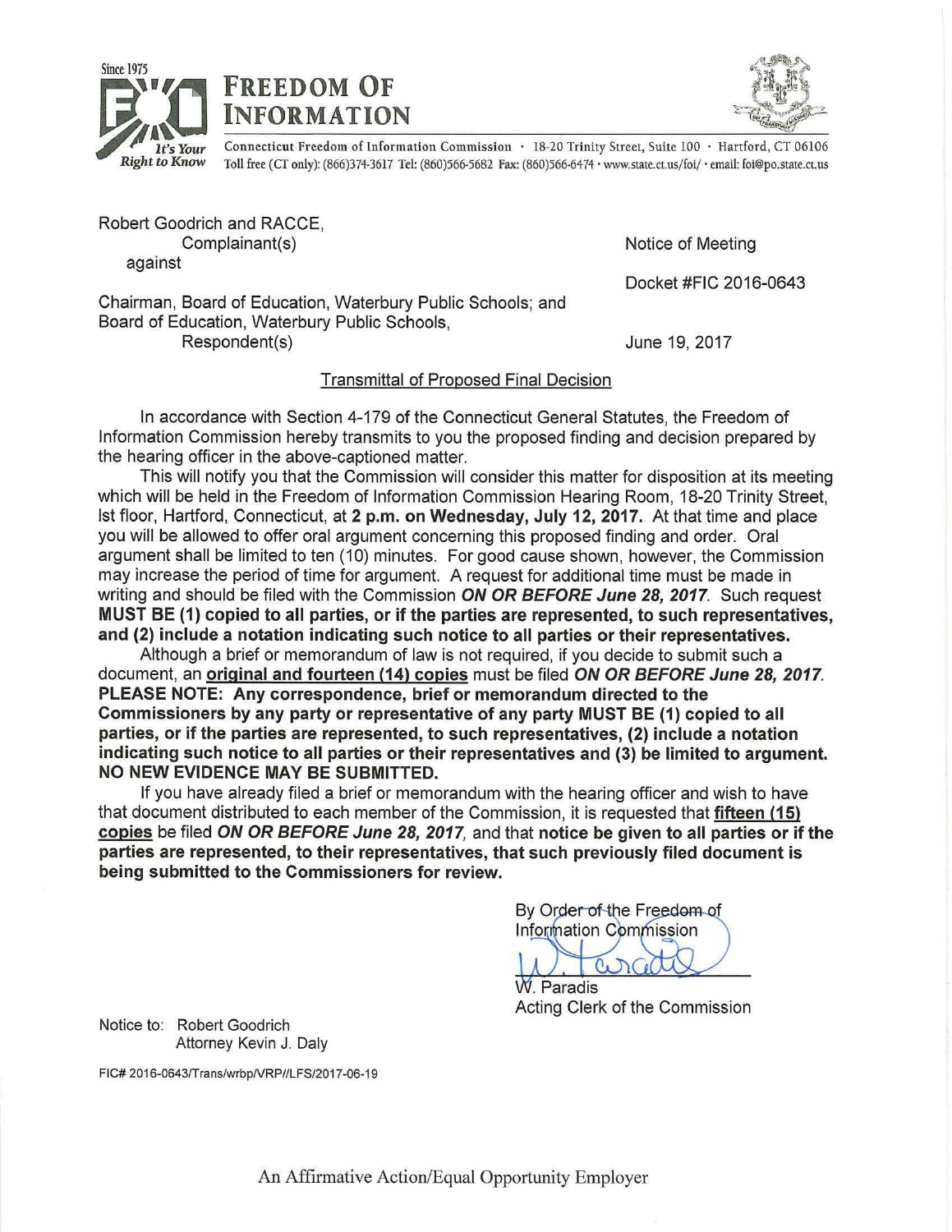## FREEDOM OF INFORMATION COMMISSION OF THE STATE OF CONNECTICUT

In the Matter of a Complaint by

Report of Hearing Officer

Robert Goodrich and RACCE,

Complainants

against

Docket #FIC 2016-0643

Chairman, Board of Education, Waterbury Public Schools; and Board of Education, Waterbury Public Schools,

Respondents

June 12, 2017

The above-captioned matter was heard as a contested case on November 14, 2016, at which time the complainants and the respondents appeared, stipulated to certain facts, and presented testimony, exhibits and argument on the complaint.

After consideration of the entire record, the following facts are found and conclusions of law are reached:

1. The respondents are public agencies within the meaning of  $\S 1-200(1)$ , G.S.

2. By letter of complaint filed September 9, 2016, the complainants appealed to the Conunission, alleging that the respondents violated the Freedom of Information ("FOI") Act by failing to comply with their July 28, 2016 request for certain public records.

3. It is found that the complainants made a July 28, 2016 request to the respondents for "all documents and communications made available to the Waterbury Board of Education that were used by the Waterbury Board of Education to make the judgments conveyed in the evaluation of the Superintendent of Schools, Dr. Kathleen Ouellette, for the 2015-2016 school year."

4. It is found that the respondents acknowledged the request on August 5, 2016, and denied the request on August 18, 2016 on the grounds that the discussion concerning the Superintendent's performance were conducted in executive session.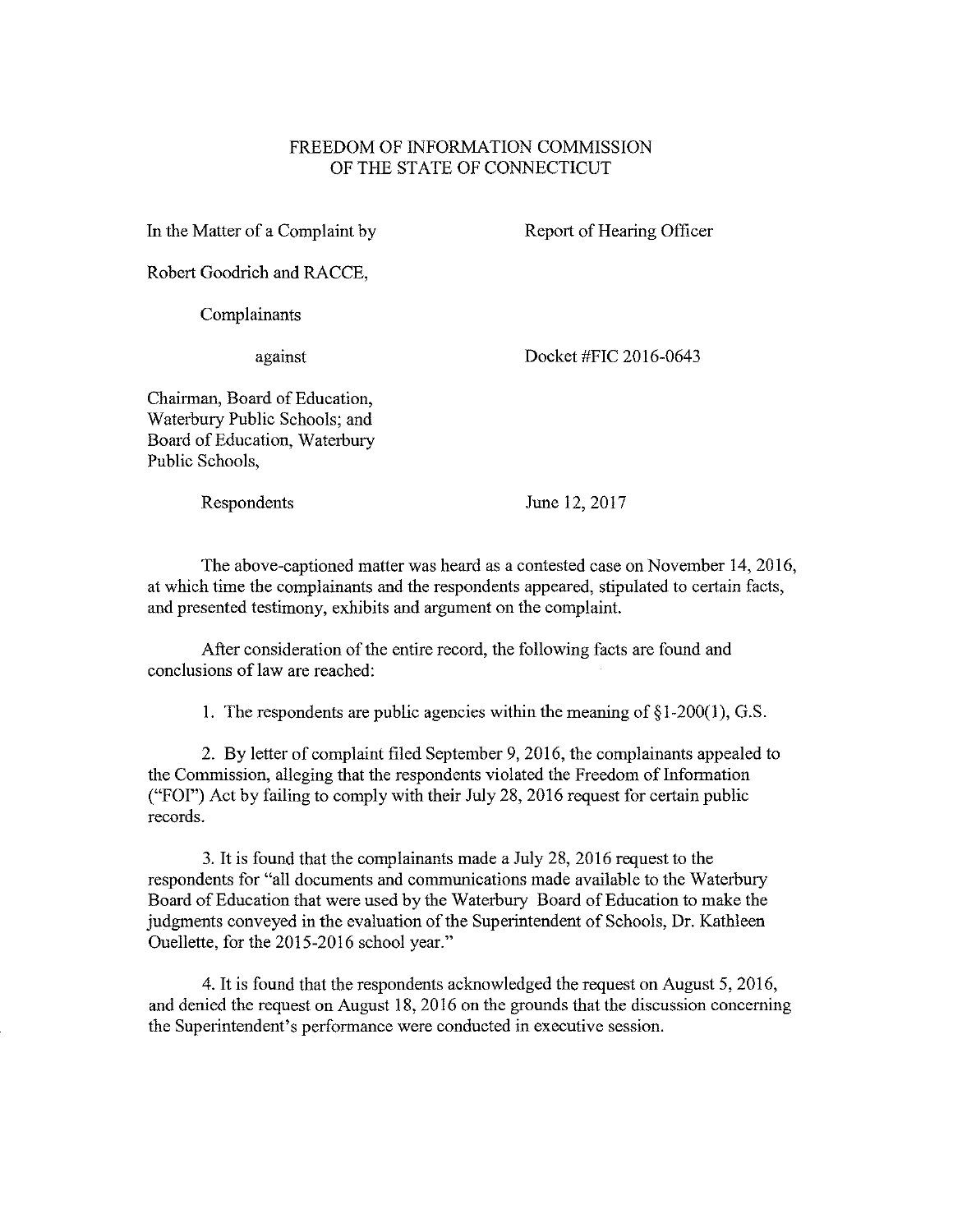5. It is found that the respondents conducted three meetings in June of 2016, and discussed the superintendent's performance evaluation in executive session at those meetings

6. It is found that the respondents used the five standards of performance (Educational Leadership, Fiscal Management, District Climate, Relationship with the Board and Board Members, and Personal/Professional Qualities), as identified by the Connecticut Association of Board of Education ("CABE"), as the fonnat to discuss the Superintendent's evaluation. Each standard is broken down into multiple categories. For example, the standard "Educational Leadership" is further divided into Goals, Curriculum Development, Professional Development, and Supervision. Each of those categories is further subdivided. For example, "Supervision" is further subdivided into "Establishes self as educational leader, "Delegates responsibilities wisely," "Works within federal and state mandates," and so forth. Each of these final subdivisions was discussed by the respondents, who arrived at a rating of "exceeded expectations, met expectations, or expectations unmet." A space for comments was also provided.

7. It is found that the respondents did not bring, use, or read any documents in their executive sessions to discuss the superintendent's evaluation, other than the blank CABE evaluation form. The respondents' discussion was based upon their year-long experience with the Superintendent, not on any specific documents.

8. Section 1-200(5), G.S., provides:

"Public records or files" means any recorded data or information relating to the conduct of the public's business prepared, owned, used, received or retained by a public agency, or to which a public agency is entitled to receive a copy by law or contract under section 1-218, whether such data or information be handwritten, typed, tape-recorded, printed, photostated, photographed or recorded by any other method.

9. Section l-210(a), G.S., provides in relevant part that:

Except as otherwise provided by any federal law or state statute, all records maintained or kept on file by any public agency, whether or not such records are required by any law or by any rule or regulation, shall be public records and every person shall have the right to (I) inspect such records promptly during regular office or business hours ... (3) receive a copy of such records in accordance with section 1- 212.